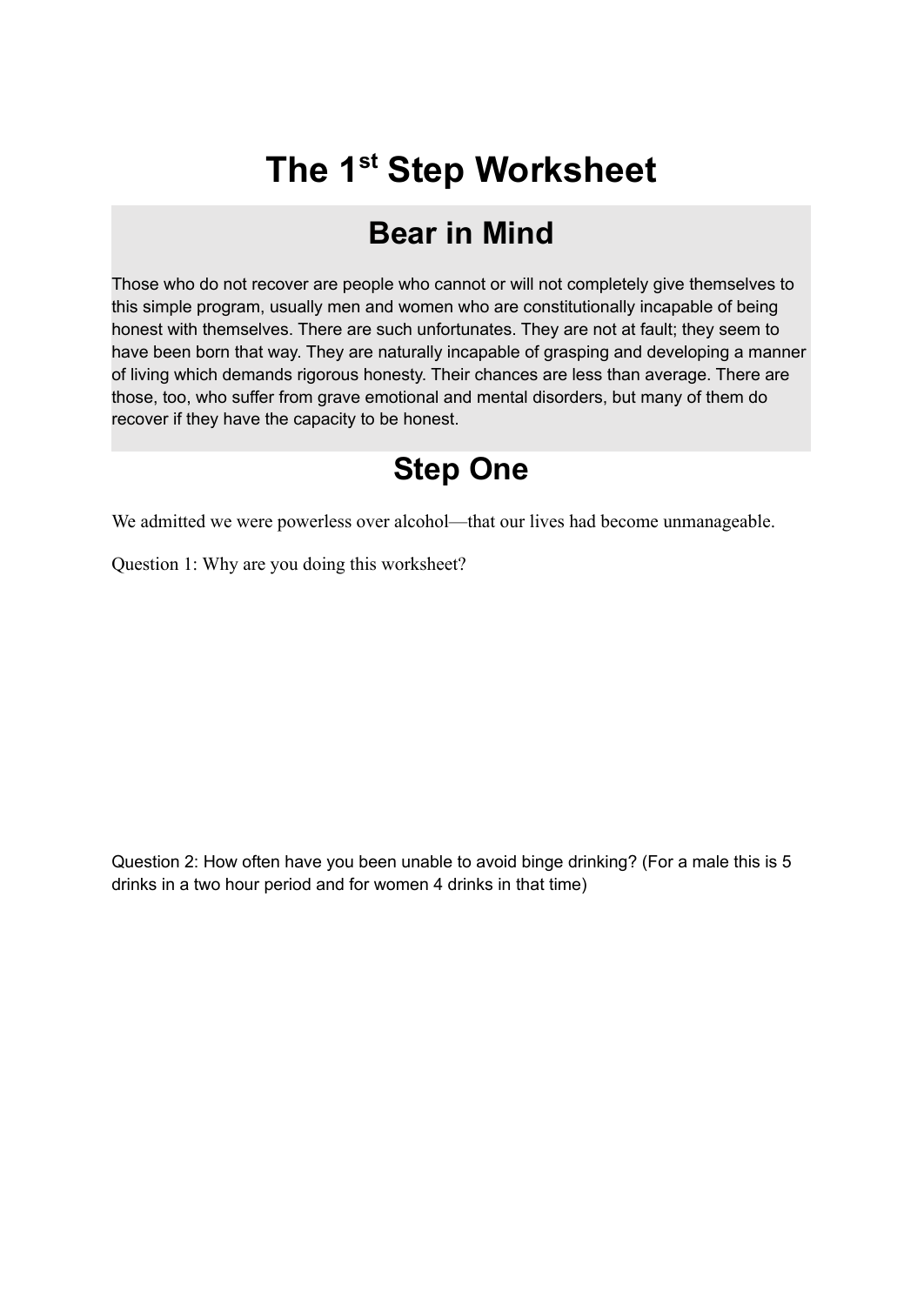Question 3: How often have you been drinking heavily? (For men this is 14 drinks week and for females 7 drinks in the same period)

Question 4: Have you ever lied as a result of your drinking?

Question 5: How do you feel when someone suggests you need to cut back on your drinking:

|--|

Question 6: Does drinking change your personality?

|--|--|

Question 7: How do you feel when you want a drink and can't get one?